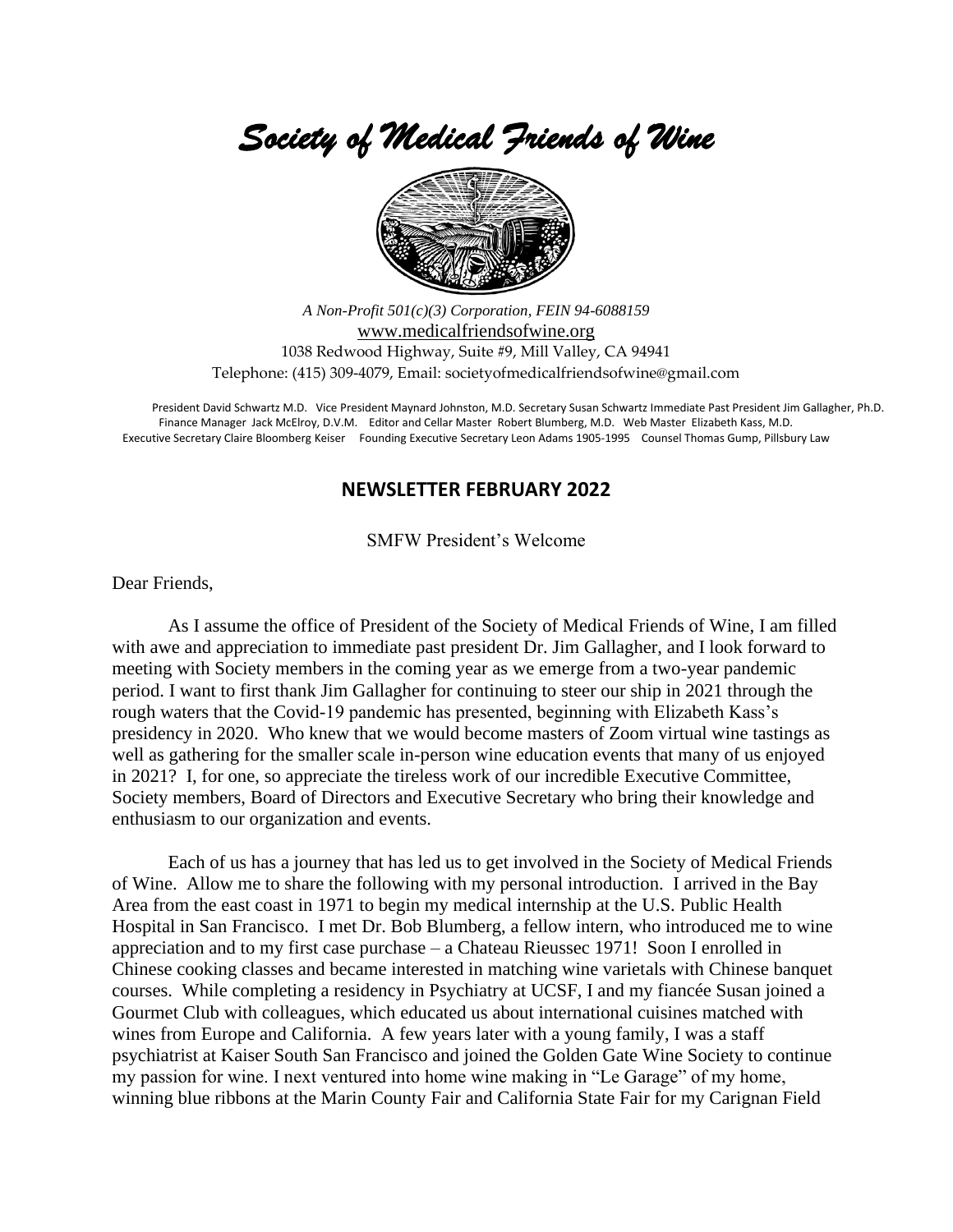Blend and Pinot Noir varietals. Thankfully, I stayed in touch with SFMW members Bob Blumberg and Mark Rosenberg, which led me to join the society in 2017. I continue to be a student of wine and enjoy our amazing events like so many of you, and I welcome your ideas.

Onward to the events that we are planning in the coming months, armed with the wisdom and experience that we've gained about how to gather safely as we manage Covid-19:

- The 83<sup>rd</sup> Annual Dinner at Poggio Sausalito will focus on lesser-known Italian varietals to enhance the cuisine as well as our wine knowledge. I have enjoyed learning about the food friendly, modestly priced wines from Italy and California that we will taste and compare on March 5th.
- A wine tour of the Petaluma Gap American Viticultural Area (AVA) that includes Marin and Sonoma counties. We are planning to visit three or four wineries with talks from representatives. Lunch or dinner nearby would be factored into the proposed itinerary
- Virtual Tastings we've learned how successful the guided wine tastings at home with friends and prospective members can be. As a Pinot fan, I would like to compare Pinot Noir varietals from Oregon, the Sonoma Coast, Monterey County and Santa Barbara at a virtual tasting this year, and I welcome member suggestions as well
- The annual Cheese and Wine Tasting on November  $13<sup>th</sup>$  with cheese expert Janet Fletcher and our Cellarmaster Bob Blumberg will no doubt be another great adventure

Our membership has declined over the recent years, in part related to the impact of Covid-19, but also due to the seniority of members who are moving away or making life changes. We are at a pivotal point to renew and grow again. I encourage each of you to make a concerted effort to invite colleagues and friends to join our worthy enterprise. Our member base provides the means with which to operate as a non-profit in service to the SMFW mission, *to pursue education about the health aspects of moderate consumption of wine*. The Executive Committee works diligently to ensure that revenue from membership dues, charitable donations and event fees cover our operating costs. We wish to expand our reach to businesses and wine industry associates who would also be interested in contributing to our society. Please contact me or Claire Bloomberg Keiser or any other Board officer with your suggestions through the Society's e-mail address: societyofmedicalfriendsofwine@gmail.com.

I conclude my message with a profound sense of gratitude for my fellow officers Dr. Maynard Johnston, President Elect; Dr. Jack McElroy, Finance Manager-Treasurer; Susan Schwartz, Secretary; Dr. Jim Gallagher, Immediate Past President and Event Manager; Dr. Elizabeth Kass, Webmaster and Dr. Bob Blumberg, Newsletter Editor and Cellarmaster. This gratitude extends to Claire Bloomberg Keiser, Executive Secretary, for her very capable administrative support, and to SFMW Board members Dr. Dan Bikle, Dr. Marion Blumberg, Dr. Richard Geist, Dr. Mort Rivo, and Jim Seff, J.D. and honorary member Thomas Gump, Legal Counsel. Many of our Board members are prior presidents, and Dr. Dan Bikle is also a science writer for the SMFW newsletter. A personal note of thanks to longstanding Board member Dr. Brenda Shank who is retired from the Board for now and will remain in touch. To the family of the late Susan Guerguy, past executive secretary, we will remember Susan through the fund established in her honor. To those members who provided charitable cash gifts to the Society in addition to your annual dues and event fees, thank you! To non-members who gave charitably,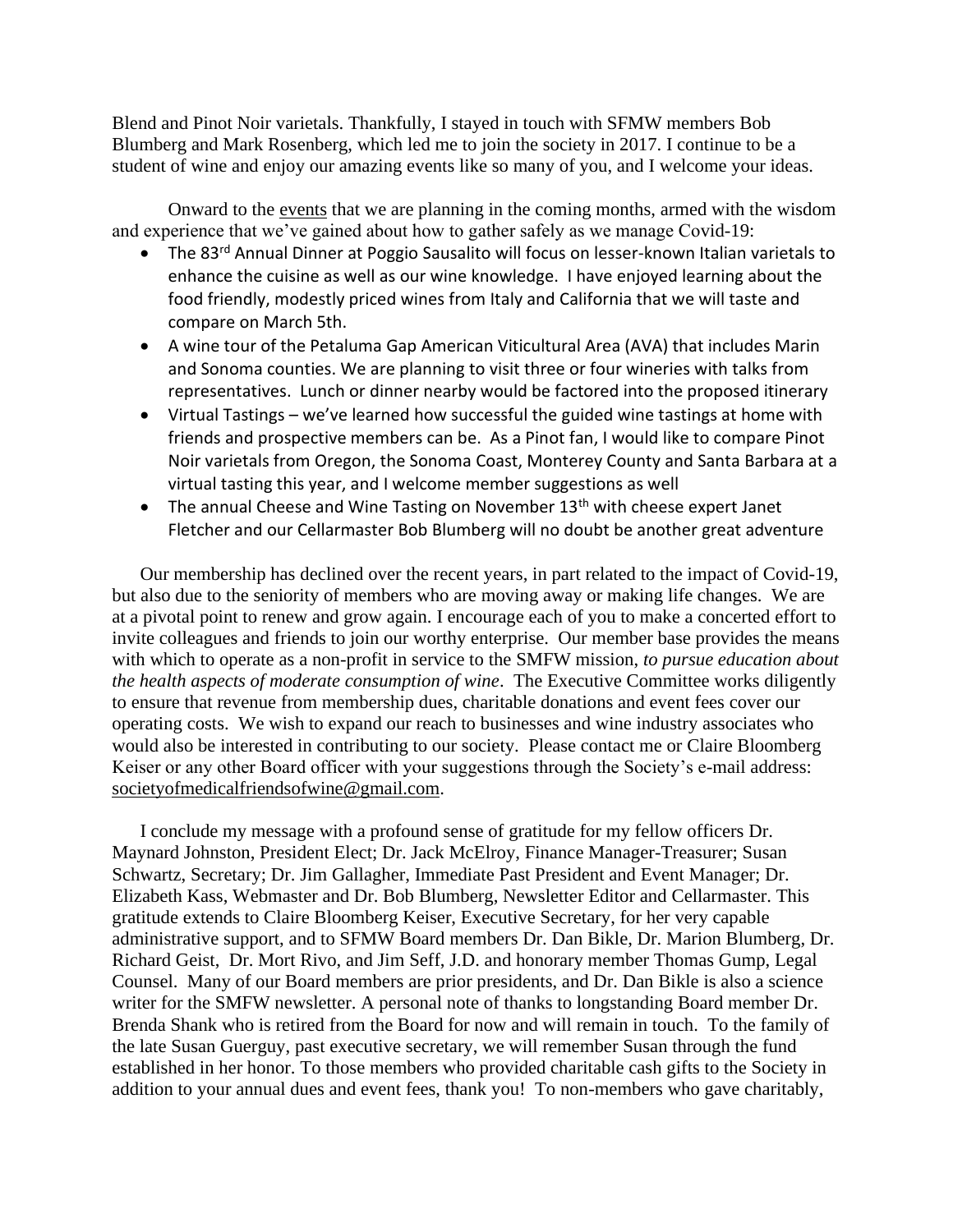thank you also! And to fellow wine enthusiasts who donated wines to the Society in excellent condition in 2021, thank you, and I hope that others will follow suit in 2022!

Apparently, Robert Louis Stevenson once said that, "wine is bottled poetry." So, I look forward to the verses that we will create together as we course through the coming year!

Cheers,

David A. Schwartz, MD President

#### **NOTES FROM THE EDITOR**

by Robert Blumberg, M.D.

I apologize that several months have passed since our last newsletter. It seems like not going out to dinner, not having wine tastings, not traveling, not volunteering, and not doing much at all consumes a lot of time. I recently came up for air and realized that we have had several events that need reporting, and your Executive Committee and incoming President David Schwartz M.D. are planning some exciting events for this year that need foretelling.

#### **CHEESE AND WINE EVENT**

Our annual Cheese and Wine event occurred Sunday November 14, 2021, at the Mill Valley Community Center. Our cheese expert and superb teacher Janet Fletcher offered us tastes of 7 cheeses—Chaource, a cow's milk cheese from France; Schallenberger, a cow's milk from Switzerland; Vella Mezzo Secco, a cow's milk from Sonoma; Chevre from the Pyrenees, an aged raw milk goat cheese; Ossau-Iraty, also from the Pyrenees but from sheep's milk; Deer Creek, The Imperial Buck, cow's milk from Wisconsin; and Shropshire Blue, the ultimate holiday cow's milk blue cheese from England.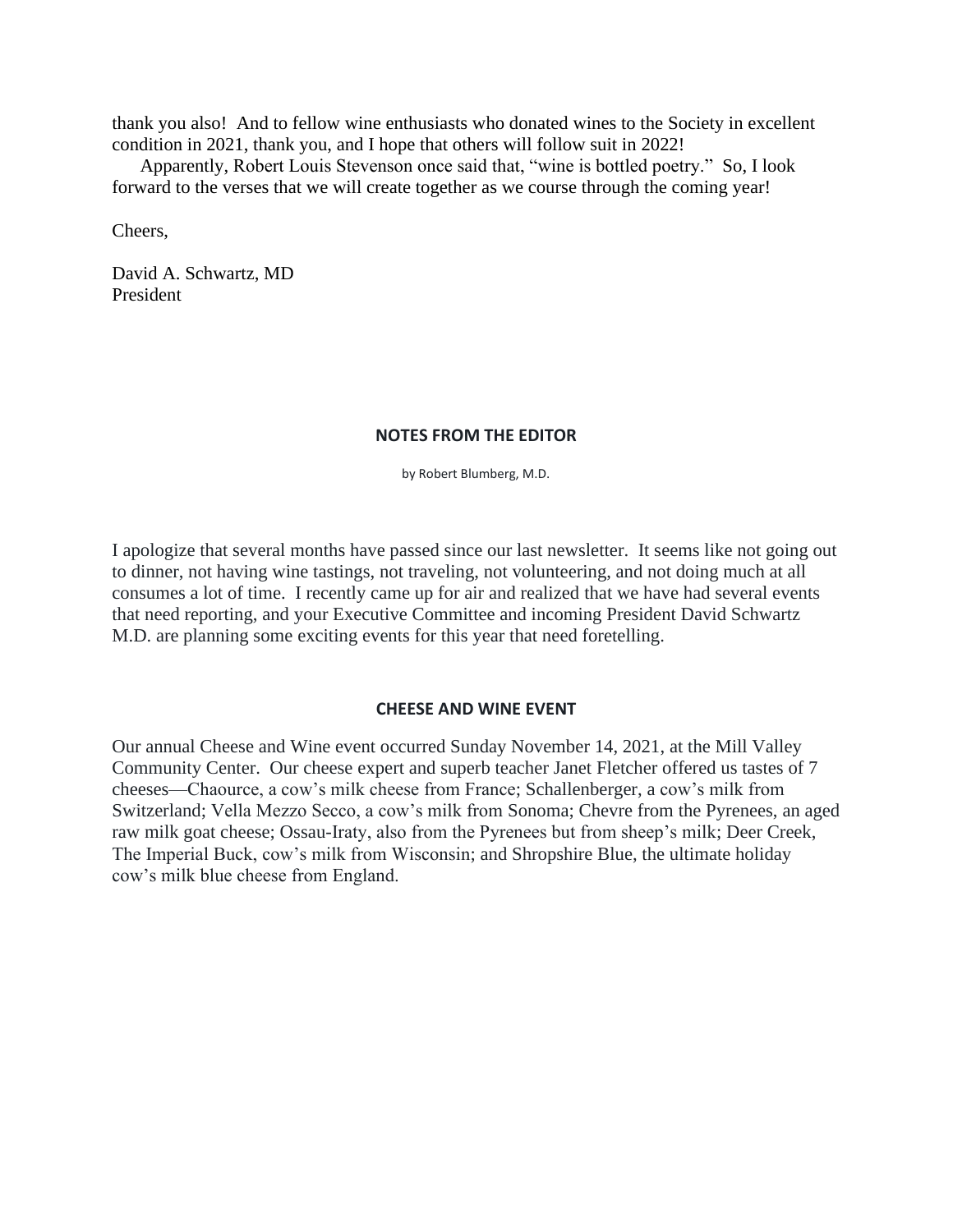

To accompany the cheeses, we served Domaine Hugot Grand Cru Blanc de Blancs Champagne, Obispo Gascon Palo Cortado Sherry, Rio Piedra Syrah-Zinfandel Sonoma County, 2008, a gift from our member Norman Panting, Chateau Leoville Baron 1997, in imperial bottle, a gift from member Marshall Berol, and Graham's 20 year old Tawny Port.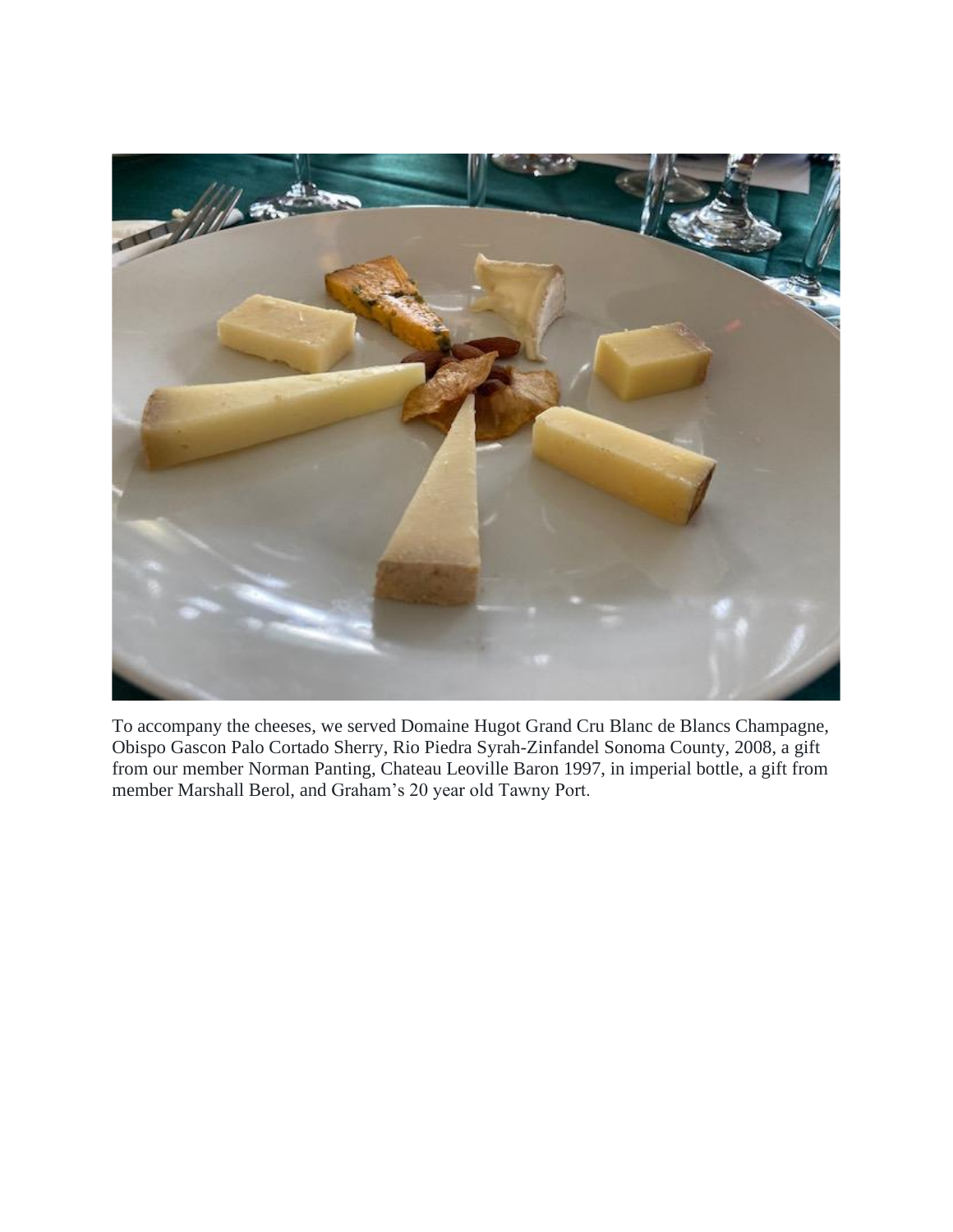

The 6-liter Imperial bottle of Leoville Barton was a rare treat for our attendees to watch the challenges of opening, syphoning, and serving wine from such a large format. Our President, Jim Gallagher, was up to the task and demonstrated his skills well.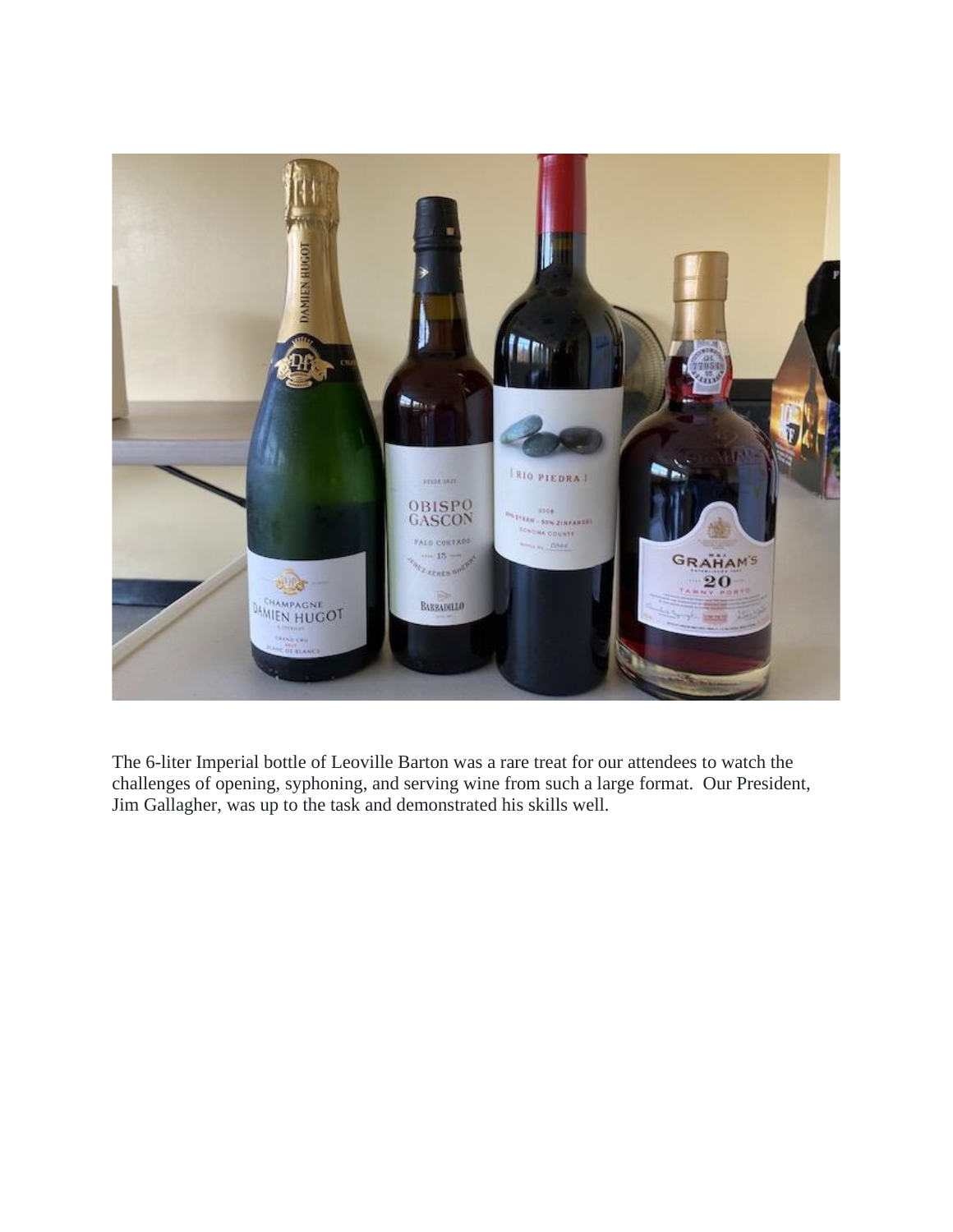

Extracting the cork from an Imperial bottle is not that easy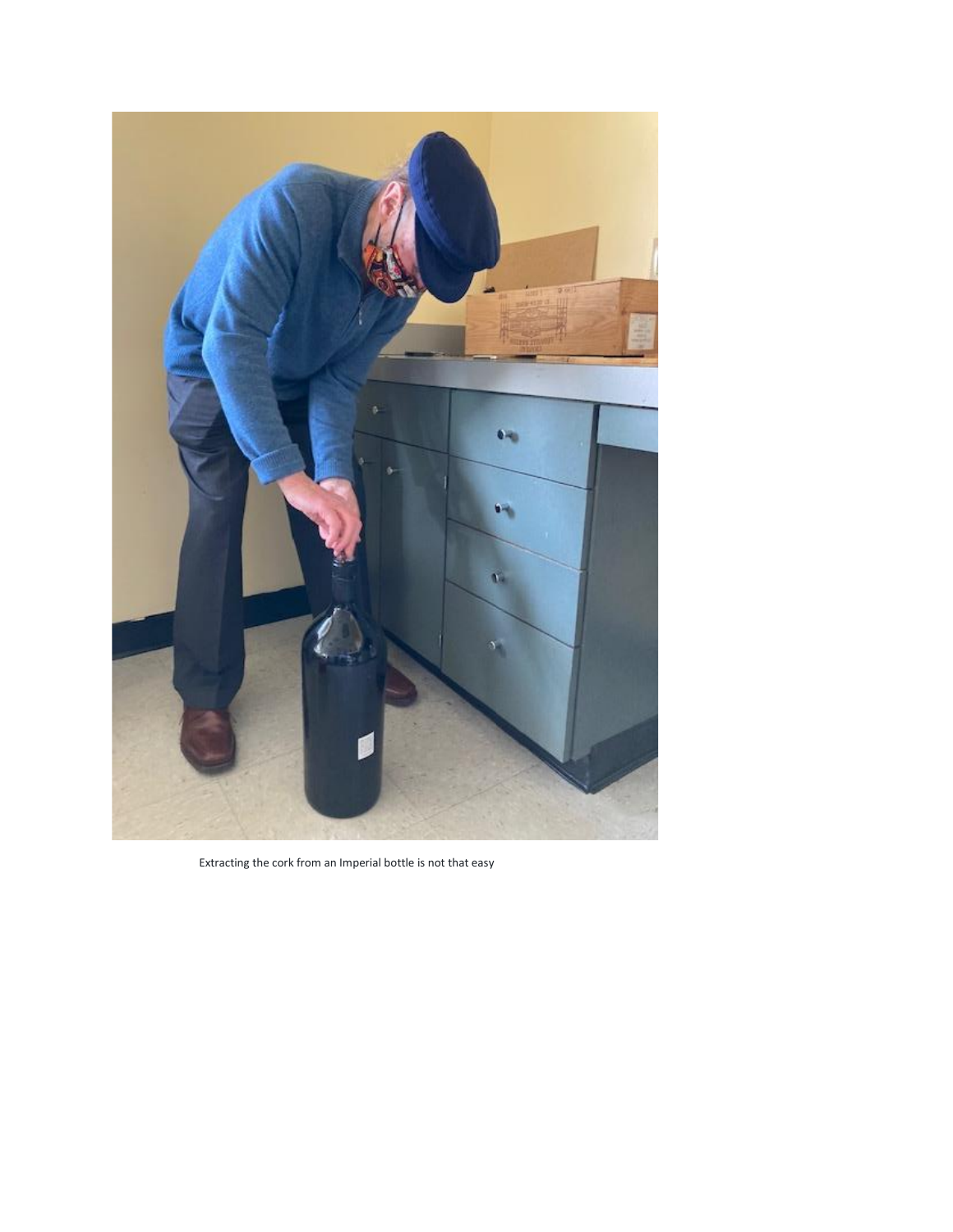

President Jim Gallagher Ph.D. and Vice President David Schwartz, M.D. work on the tubing to siphon the Leoville Barton

There's no doubt our annual Cheese and Wine event has become one of our most anticipated events of the year, and I think looking at this collection of cheeses from around the world, paired with fascinating wines, and you can understand why. Add to that Janet Fletcher's skills in finding great cheeses and in describing them to us, and you have an unforgettable event. We are already planning for the coming year. Please mark your calendars for Sunday November  $13<sup>th</sup>$ , when Janet will return to host our 2022 version at the Mill Valley Community Center.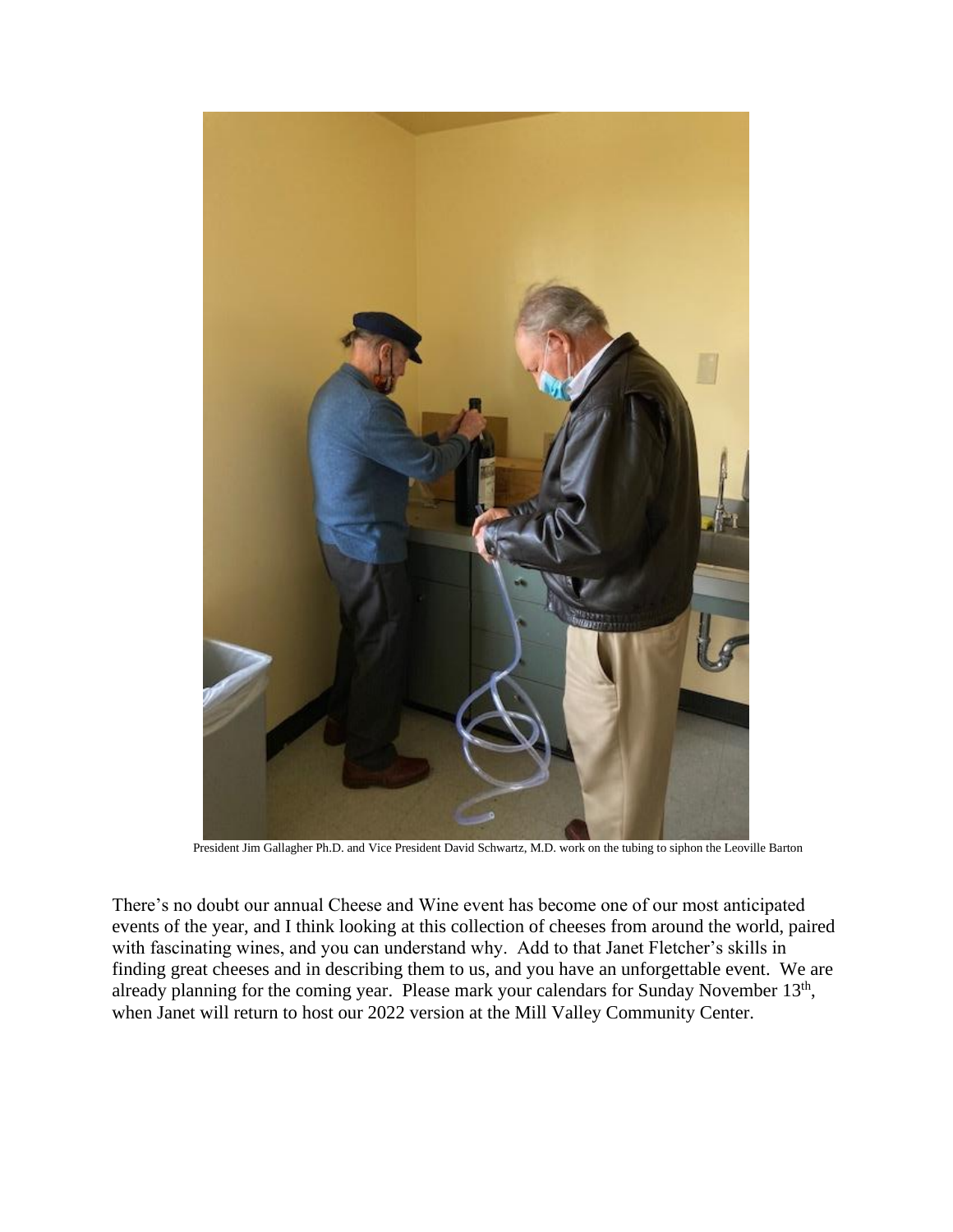

The light, airy, and spacious quarters at the Mill Valley Community Center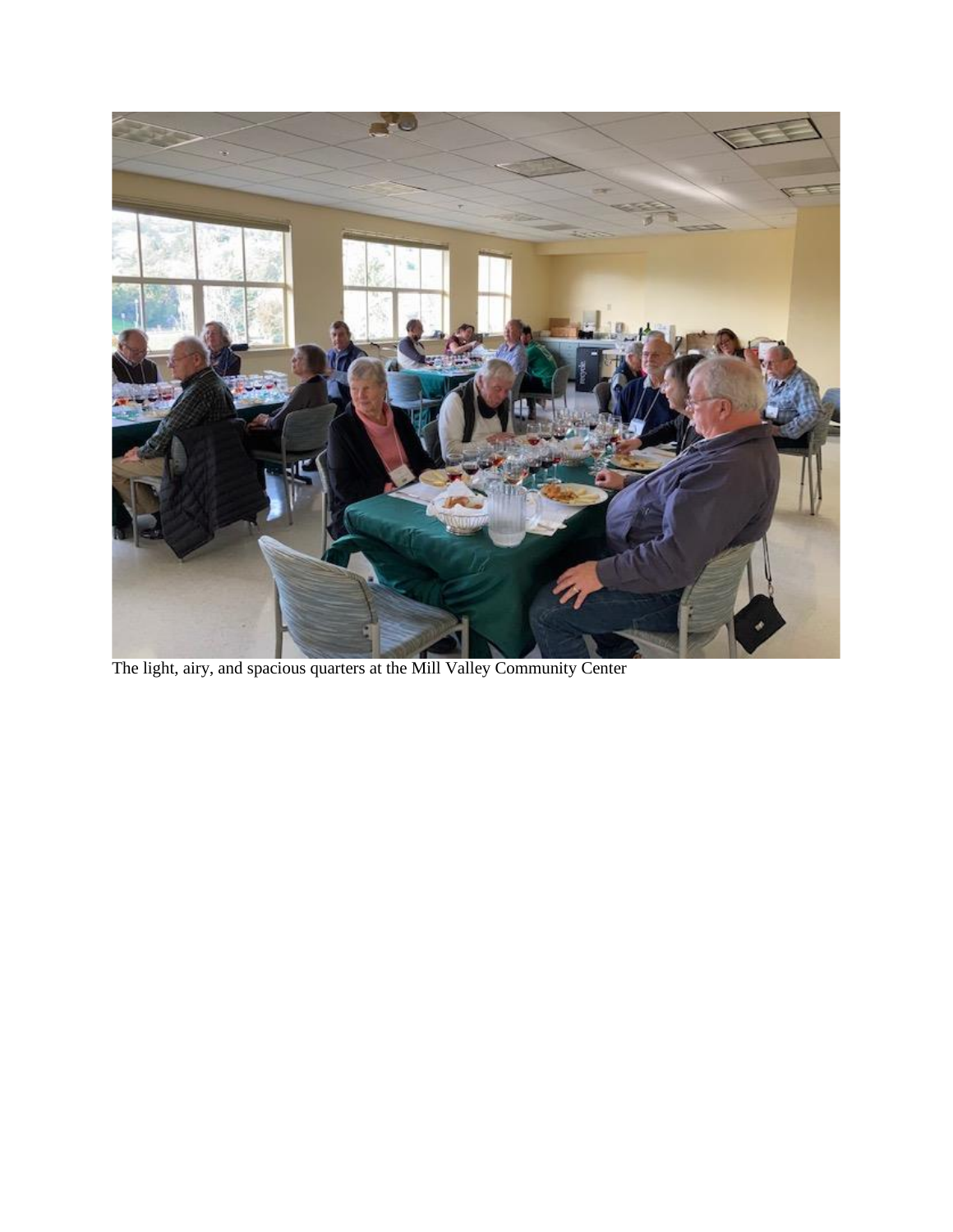

Janet Fletcher addressing the audience

# **Dinner at the French Club**

Friday evening October 22 brought us back to the French Club for another "bring a bottle, share a bottle" event. As always, the quality of the food amplified by the excellent service and the luxurious surroundings made for an outstanding evening. Members were generous in the wines they brought to share, representing primarily selections, white, red, and sweet, from the Bordeaux region. I was fortunate to sample multiple wines of various vintages, some quite old, all distinguished, and all added to my enjoyment of the evening. As I think about this event, I realize how unique it is and how it would be impossible to replicate on my own or with only a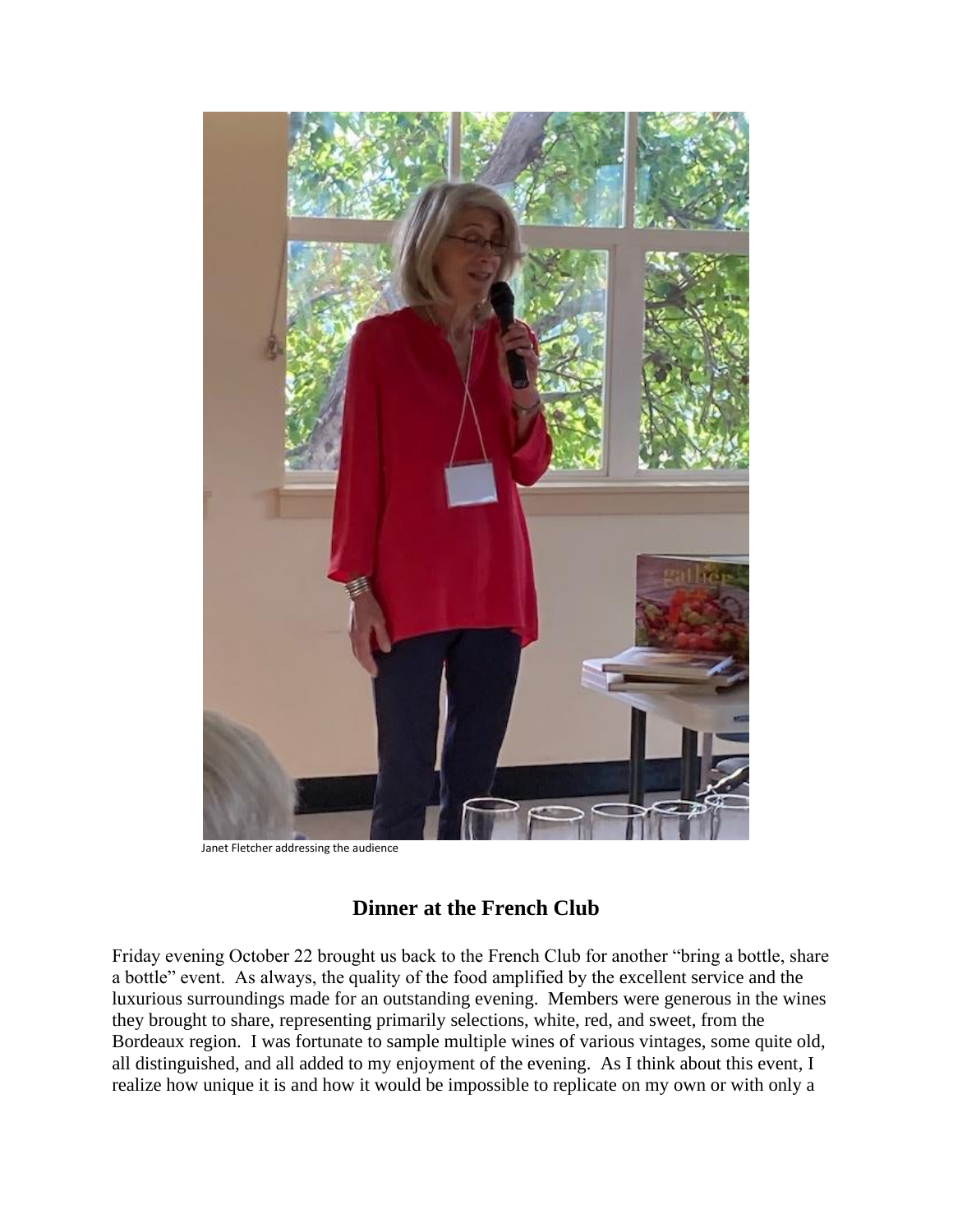few friends. This event is truly a bonus for being a member of the Society of Medical Friends of Wine.



Noisette of lamb, baby vegetables, rosemary reduction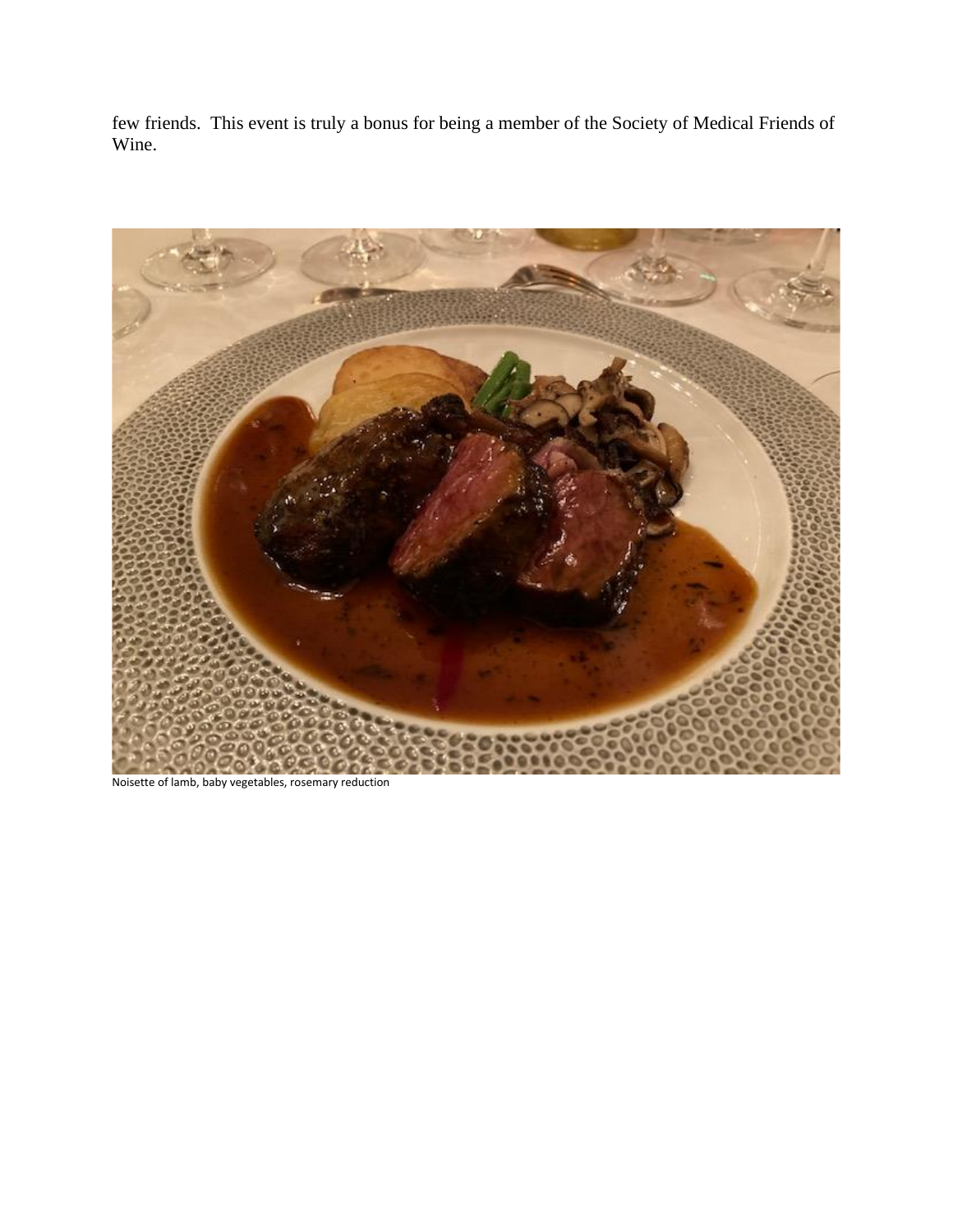

Rose Lychee, Hazelnut Mousse Biscuit and Raspberry Coulis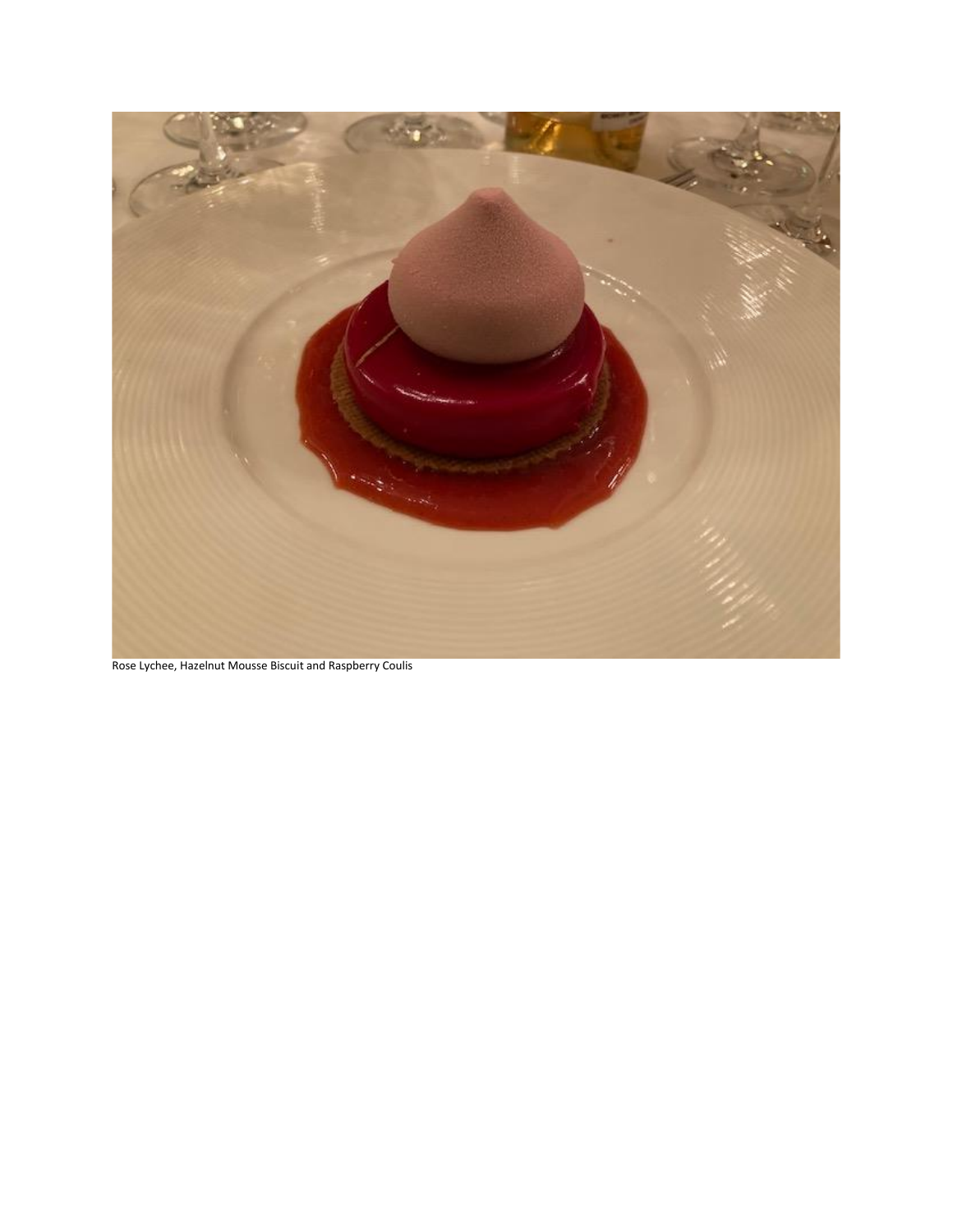

The remains of the evening

# **LOOKING FORWARD**

As we enter 2022 your Executive Committee, President David Schwartz M.D., and outgoing President Jim Gallagher Ph.D. have been working hard planning events for the coming year. We had to postpone our annual dinner meeting usually scheduled in January due to the Omicron Covid surge, but with cases waning we are pleased to be looking forward to our annual dinner celebrating our 83rd year which will be held at Poggio Restaurant in Sausalito on Saturday March 5. You should have already received the save the date notice, and more information about food and wine and sign-up instructions will be coming out shortly. Jim Gallagher is working with the restaurant about menu selections, and David Schwartz is in the midst of selecting wines. Regarding the latter, I can promise you David will be making selections of most interesting and most unusual wines, including some food friendly Italianate varietals that I personally had never tasted before. You do not want to miss this event.

We are also looking forward to additional dinners and wine tastings as the year progresses. I had the opportunity to travel with David and Jim several days ago to locations in Marin and Sonoma counties, including Healdsburg and the Russian River area, scouting out potential wineries for visits and wines for tasting. We had fun, I learned a lot, and expect this to translate into some exciting activities for our group.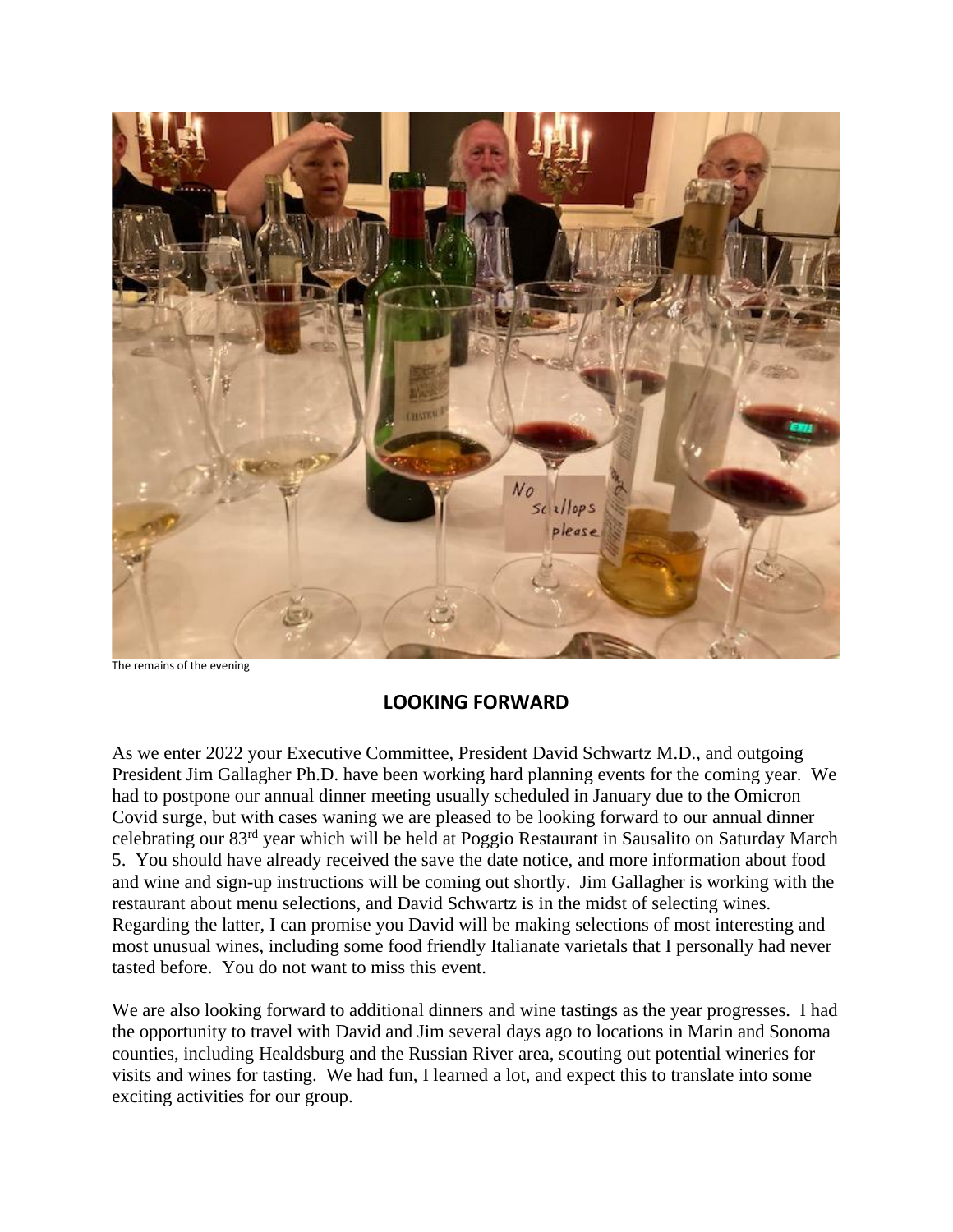### **WINE AND HEALTH—THEN AND NOW**

By Robert Blumberg, M.D.

I got a good chuckle out of this poster from Beziers, France from the 1930's. Much thanks to our member Dr. Ian Leverton for sending it my way



For those non francophiles among you, my translation follows. I think those of you who read French will agree it reads best in French, which after all is probably the language of wine.

# **FOR WINE-JUSTICE AND TRUTH**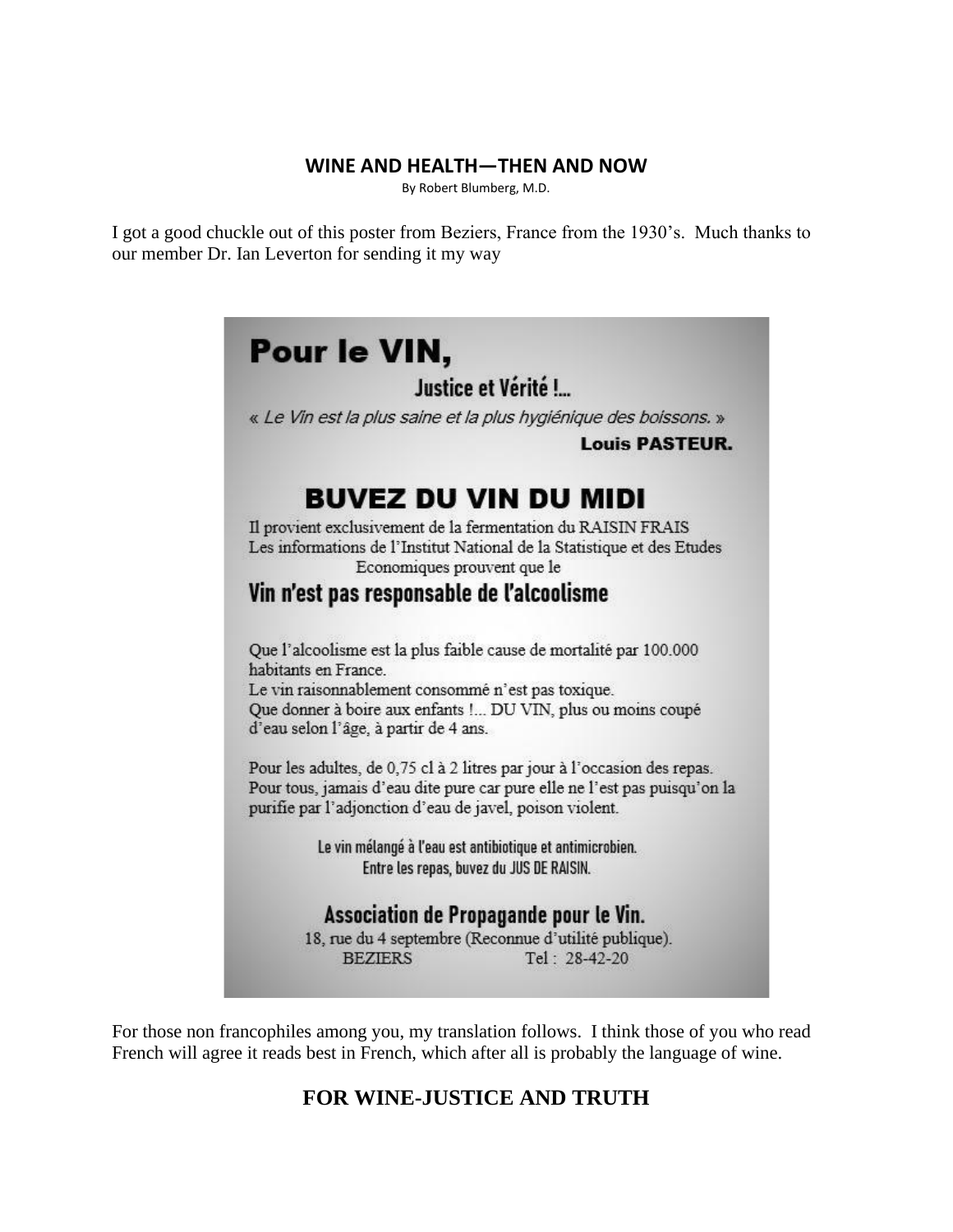Wine is the healthiest and most hygienic of beverages—**Louis PASTEUR**

**DRINK WINE FROM THE MIDI.** It comes exclusively from the fermentation of fresh grapes. Data from the National Institute of Statistics and Economic Studies proves that:

**WINE IS NOT RESPONSIBLE FOR ALCOHOLISM.** In France, alcoholism is the least cause of mortality per 100,000 inhabitants.

Wine reasonably consumed is not toxic.

Children, above the age of 4, can drink wine, more or less cut with water, depending on their age.

For adults, they can drink 750 milliliters to 2 liters of wine per day at mealtimes. For everyone, never drink so called "pure" water because it really isn't. It has been "purified" by the addition of bleach, a violent poison.

**Wine mixed with water is antibiotic and antimicrobial.** Between meals, drink grape juice.

# **The Association for Publicity about Wine**

Contrast this with much of the publicity about wine and alcohol received today. Hardly a week passes without some story appearing in my electronic in box announcing negative health effects of alcohol, including wine. These vary from the very scientific studies and epidemiologic reports by Dr. Gary Marcus and colleagues at our very own University of California, San Francisco, that show patients prone to atrial fibrillation increase their arrhythmia risk with even mild alcohol consumption to the well documented association between alcohol intake and various cancers. In fact, the association with breast cancer is one reason the recommended maximal daily intake for women is half that for men, especially for women with a personal or family history of breast cancer.

Even the much touted and oft repeated "French Paradox" is coming under increased questioning these days. These studies, many of which have been published, show lower cardiovascular mortality for those who drink lightly or modestly compared to non-drinkers and heavy drinkers—producing the so-called J shaped curve when mortality is plotted against consumption.

An example, an organization called The World Heart Federation recently released a policy brief that recommends "no amount of alcohol is good for the heart." They and others claim that earlier studies were skewed by including among the non-drinkers individuals who were ill or who were former heavy drinkers and therefore suffered long term consequences of prior behavior.

Of course, not all the news releases carry negative information. For example, in the past week I came across an early study suggesting slower progression of Parkinson's Disease among those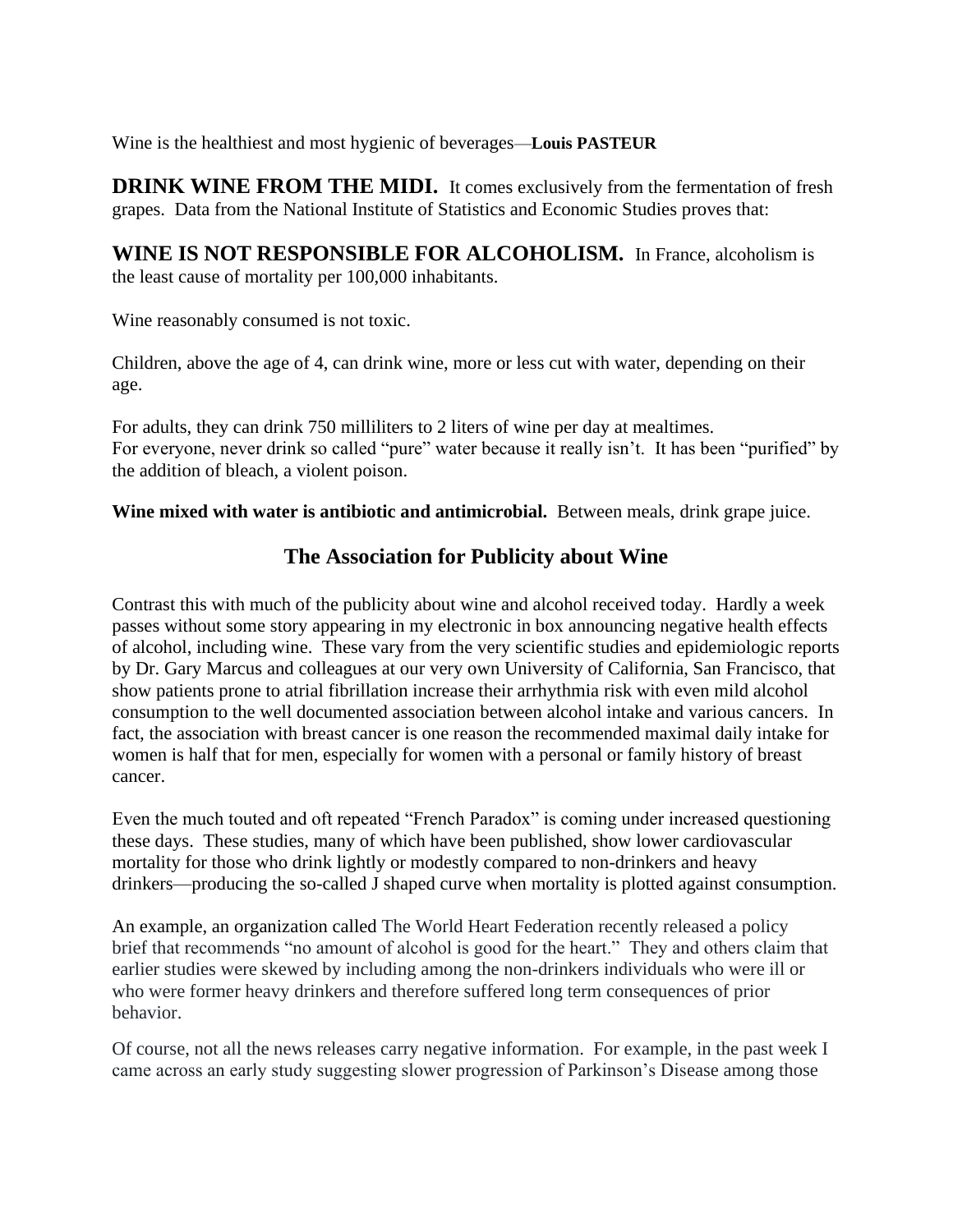who drank moderately and even a report that red wines, due to their anthocyanin content of their skins, increase resistance to COVID infection.

To help put things into context, we must remember that in the 1930's in France many municipal water systems did not distribute uncontaminated water, so drinking from the tap conveyed the risk of cholera, typhoid, polio, and parasitic infections—thus probably making wine indeed "healthier". And table wine in those days as drunk by the average consumer was a scant 10 to 11% in alcohol, as compared to commonly exceeding 14% today. But two liters a day???

At the same time, the anti-drinking establishment of today ignores the many benefits of wine leading to relaxation, social interactions, enhanced dining pleasure, and overall reduction of stress in a world filled with stress.

So, to drink or not to drink at all? Like much of the successful navigation through life, I suspect the answer lies between the two extremes.

Our scientific reviewer, Dr. Dan Bikle, was burdened with grant writing chores recently and was unable to do his usual column featuring an in-depth review of a recent publication about wine and health. Look for Dr. Bikle's column in our next newsletter.

# **In Memory of Susan Guerguy**

The Executive Committee of the Society of Medical Friends of Wine, after consultation with Susan's son and daughter, have established a fund to honor the memory of our beloved former Executive Secretary who passed away last fall. Donations to this fund will be used to sustain the Society and to expand the educational activities of the Society that were so near and dear to Susan's heart during her long tenure with us.

Donations to the fund may be made out to the Society of Medical Friends of Wine, with notation they are for the Susan Guerguy memorial fund, and sent to the Society at 1038 Redwood Highway, Suite #9, Mill Valley, CA 94941. For questions, please E mail us at: [societyofmedicalfriendsofwine@gmail.com](mailto:societyofmedicalfriendsofwine@gmail.com)

## **Donors-Calendar Year 2021**

We would like to acknowledge and thank those individuals who have made donations to the Society above their membership dues and event fees. During these challenging times this additional support is vital to the continued success of your Society.

Joan and Barry Boothe Roger Ecker Jim Gallagher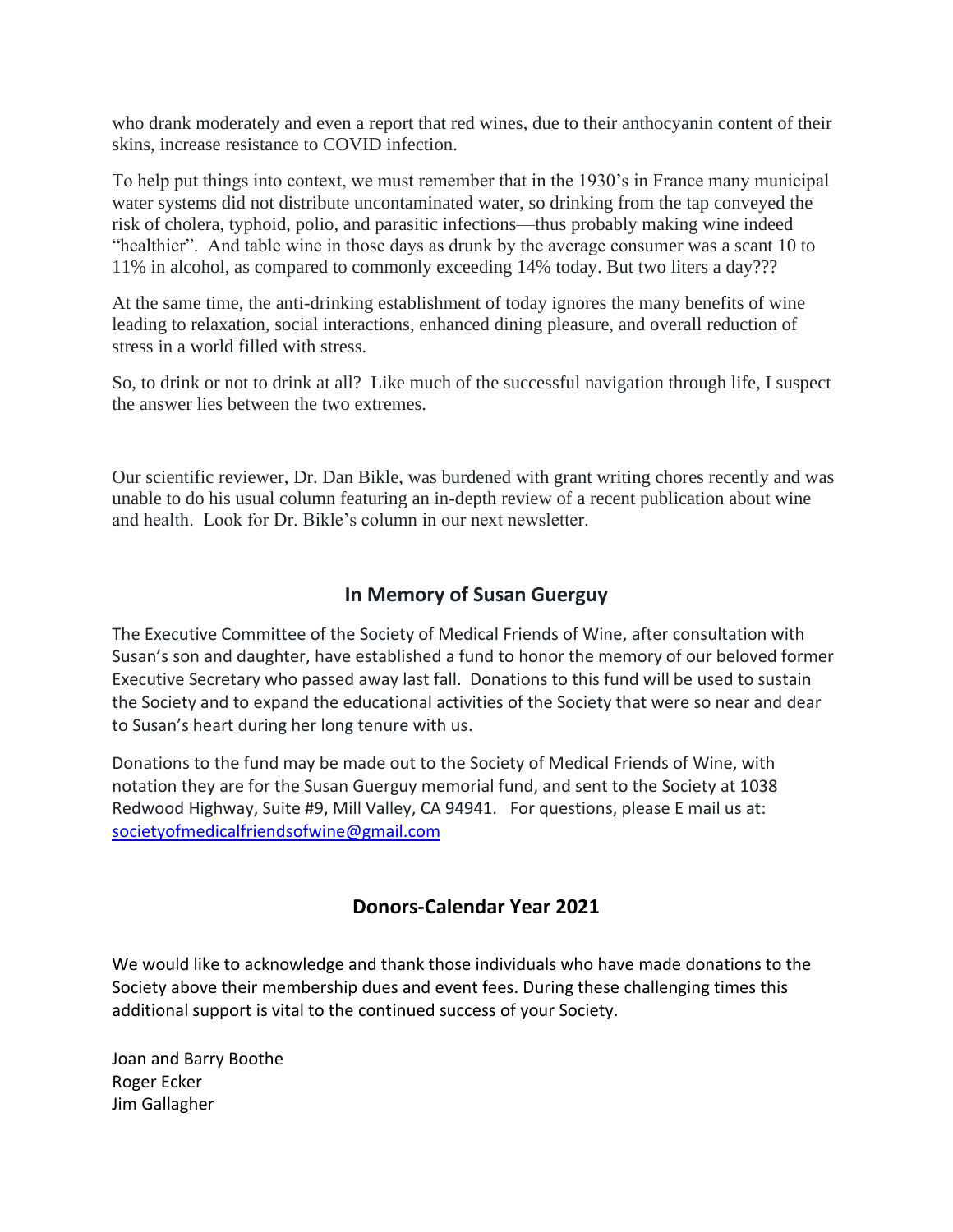Richard Geist Jack Gilliland Maynard Johnston Francis Mahoney Jack McElroy and Mary Ann Skidmore Norman and Karen Panting David and Susan Schwartz James Shapiro

We also thank those who have donated exceptional wines for 2021 Society events: Marshall Berol, Norman Panting, Maynard Johnston and the Executive Committee.

Donations received for 2022 will be listed in the next newsletter.

# **Much to Celebrate as We Review Recent SMFW Highlights with our Members—Susan Schwartz, Secretary**

Looking back on the past two years, the Board of Directors recently met on January 29, 2022 and reviewed highlights of years 2020 and 2021 with respect to the society's programs and activities during the Covid-19 Pandemic. Through the leadership of Board President Dr. Jim Gallagher in 2021, and Dr. Elizabeth Kass in 2020, we commend the contributions of the Executive Committee, Board and Members and share the following highlights with our readers:

### **2020**

In March 2020, severe restrictions on everyday life were imposed as a result of the novel Covid-19 pandemic. By summer 2020, the SMFW Board had suspended six, planned in-person events and pivoted to organizing a series of virtual wine education events via Zoom. These included:

- Dutton Goldfield Winery virtual tasting in August guided by Dr. Jim Gallagher
- Palmaz Vineyards virtual tasting in September guided by Dr. Maynard Johnston
- Elouan Wines virtual tasting in October guided by Dr. Maynard Johnston
- Cheese and Wine tasting in November guided by Janet Fletcher and Dr. Bob Blumberg

In lieu of the society's 81st in-person annual dinner, a virtual tour of the Lodi AVA was held on January 23, 2021. Led by Dr. Elizabeth Kass, it featured four Lodi winemakers. The tour logistics involved each winery contributing a sample bottle of wine that was grouped into a shipment from the St. Amant Winery to the pre-registered participants. Twenty-five households from California, Washington and Idaho (at least 50 total attendees) participated in Tour of Lodi.

In total, 130 individuals consisting of society members and their guests participated in the five, Zoom platform 2020 wine education guided tour and tasting events. Executive Secretary Claire Keiser, Board members and wineries coordinated the advanced planning with participants.

Dr. Jim Gallagher devised a plan to add three permanent Ex-Officio members to the Executive Board: Newsletter Editor, Finance Manager and Webmaster to serve in these specialized areas.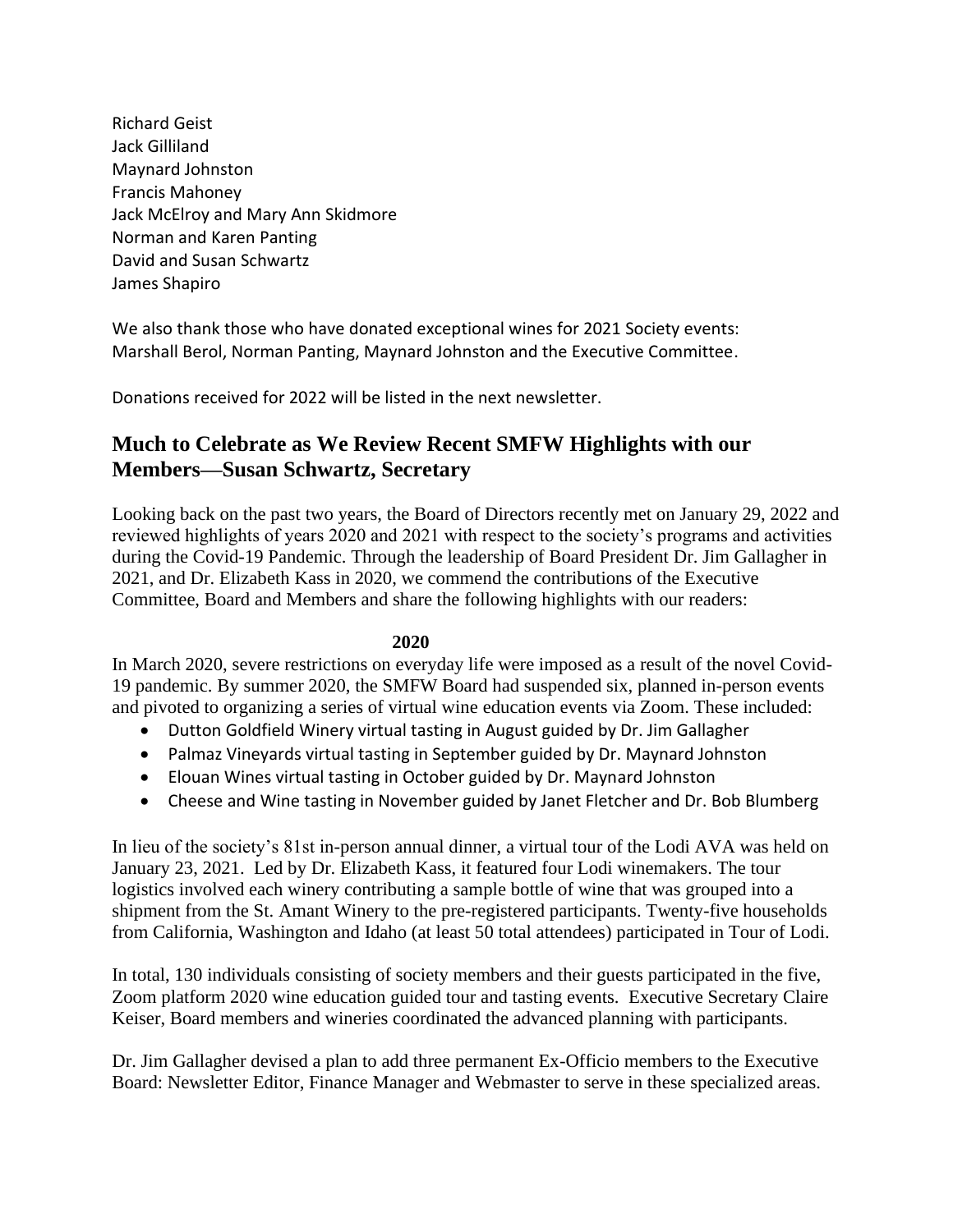These functions had been performed by Drs. Robert Blumberg, Jack McElroy and Elizabeth Kass.

2020 was an active year for the society's newsletter, led by Editor Dr. Robert Blumberg. (Link: <http://www.medicalfriendsofwine.org/Newsletters.php> )Six newsletters issued from January to December featured updates from the president, wine education articles, reviews of the virtual tours, and reports from Dr. Dan Bikle and Dr. Blumberg on medical studies of alcohol use and cardiac health, cancer risk and bone mineral density.

Notably, the U.S. Food & Drug Administration authorized two emergency use Covid-19 vaccines in December 2020, signaling the possibility of a future return to in-person society events in 2021. The health and safety of members would be the primary focus for new SMFW policies.

A financial challenge for returning to in-person events at restaurants and private venues would be guaranteeing sufficient guest-participant reservations to cover the food and beverage ( $F \& B$ ) minimums that are typical in the industry. Dr. Kass devised a SMFW Dinner/Event Cost Calculation budget worksheet to be used by society event planners and the Board of Directors.

On January 29, 2021, Dr. Elizabeth Kass "passed the gavel" to incoming President, Dr. James Gallagher. Dr. Gallagher and the Board thanked Dr. Kass for her remarkable leadership of the society in the most unusual year, 2020, that was met with both challenges and opportunities.

#### **2021**

Additions to the 2021 Executive Committee included Dr. David Schwartz, President-Elect; Maynard Johnston, Treasurer and Susan Schwartz, Secretary. Members at large of the 2021 Board of Directors included Drs. Daniel Bikle, Marion Blumberg, Richard Geist, Mort Rivo, Brenda Shank, and Jim Seff, JD. The full Board of Directors typically meets annually in December or January to review, advise, and confirm policy decisions made by the Executive Committee throughout the year.

President Gallagher's letter of thanks to Board officers, society members and donors appeared in the February 2021 Newsletter along with previews of events planned for 2021. Wine education articles written by Drs. Jim Gallagher and Bob Blumberg featured aging characteristics of older Napa Bordeaux varietals, and a review of the SMFW Taste of Lodi winemakers and varietals featured in the society's first major virtual wine tour in January 2021.

Dr. Blumberg's report of studies on alcohol and atrial fibrillation informed SMFW's readership.

The Executive Committee voted unanimously in April 2021 to adopt the policy to confirm three Ex-Officio officers to serve in their organizational roles without tenure limits: Dr. Elizabeth Kass – Webmaster, Dr. Bob Blumberg – Newsletter Editor, and Dr. Jack McElroy – Finance Manager. Dr. Gallagher thanked these officers for their invaluable contributions and welcomed them to regular attendance at Board of Director and Executive Committee meetings and proceedings.

As a non-profit organization, SMFW's Finance Manager Dr. Jack McElroy coordinates with accountant John Aaron who performs an annual financial audit and files state and federal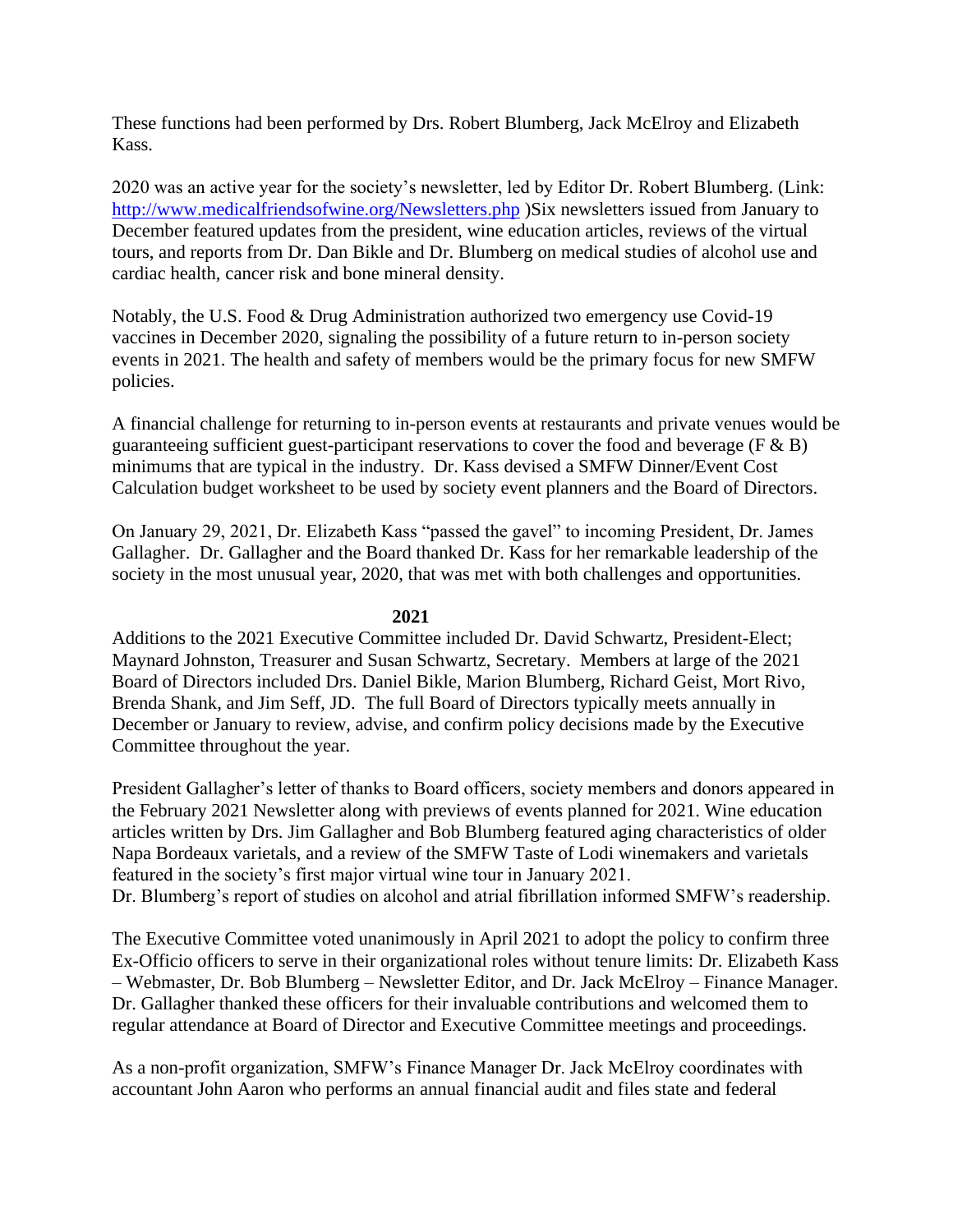compliance reports. Dr. McElroy reported at the April 2021 Executive Committee that the audit was effectively accomplished in January 2021.

Charitable contributions are the "lifeblood" of any non-profit organization that help to bridge the gap between membership dues, event income and operating costs. In 2021, the Executive Committee explored a variety of options to gain support for the society, including donations from members and friends, corporate giving, and the Amazon Smile program. Dr. Kass added a DONATE link to the society's website to facilitate ease of donation transactions.

Membership did decline by April, 2021, prompting the Executive Committee to identify new and creative ways to tell the great story of SMFW and invite new members in. While SMFW membership has historically been composed of physicians, dentists and allied health professionals, membership is open to those who share the society's mission and goals. Dr. Kass had added an online membership application to the SMFW website in 2018, and the society will continue to explore strategies to increase membership in the coming year.

A preliminary Covid-19 precautionary policy for SMFW in-person events was outlined, informed by CDC guidelines and requiring that all members and guests attending SMFW events be vaccinated, and that best practice public health standards at dining establishments would be observed. This policy would be regularly revisited and updated throughout the 2021 year.

The calendar of SMFW events included:

- A May 8, 2021 Pinot Noir virtual tasting organized by wine educator Dr. Jim Gallagher
- A potential tour and dinner at the Poetic Moon Estate Winery (subsequently cancelled)
- A Piperade dinner in Fall 2021, re-scheduled and organized by Dr. Elizabeth Kass
- A French Club wine dinner to be organized by Dr. Jim Gallagher
- The annual Cheese and Wine Tasting with food writer Janet Fletcher, organized by Dr. Bob Blumberg with assistance from Dr. Marion Blumberg and Claire Bloomberg Keiser

The April-May 2021 Newsletter featured a delightful retrospective story of the society's founder, Leon Adams, with recollections of Drs. Bob Blumberg, Mort Rivo, and Jim Gallagher of their experiences with Adams, including a 1985 society tour that he led to France and Catalonia. Donors and new members were acknowledged and the President's letter described the SMFW inperson event vaccination policy that would continue to follow applicable CDC guidelines.

The June Executive Committee meeting focused on confirming recent administrative procedures for: event planning and budgeting, sending e-mails on the society's G-mail account, outreach to current and former members, and a "roll-out" of in-person events as well as budget and finance review and a proposal to offer pro-rated dues (short term) for returning members.

By July 2021, the highly contagious Delta variant of the SARS-CoV-2 virus was leading to significantly increased cases and hospitalizations, including in some vaccinated individuals. Mindful of these developments, the SMFW Executive Committee re-stated the mandatory vaccine requirement policy through all event-related communications to members. The wearing of face masks, selection of well-ventilated venues, and capacity adjustment would be routine considerations for in-person wine tastings and dinners.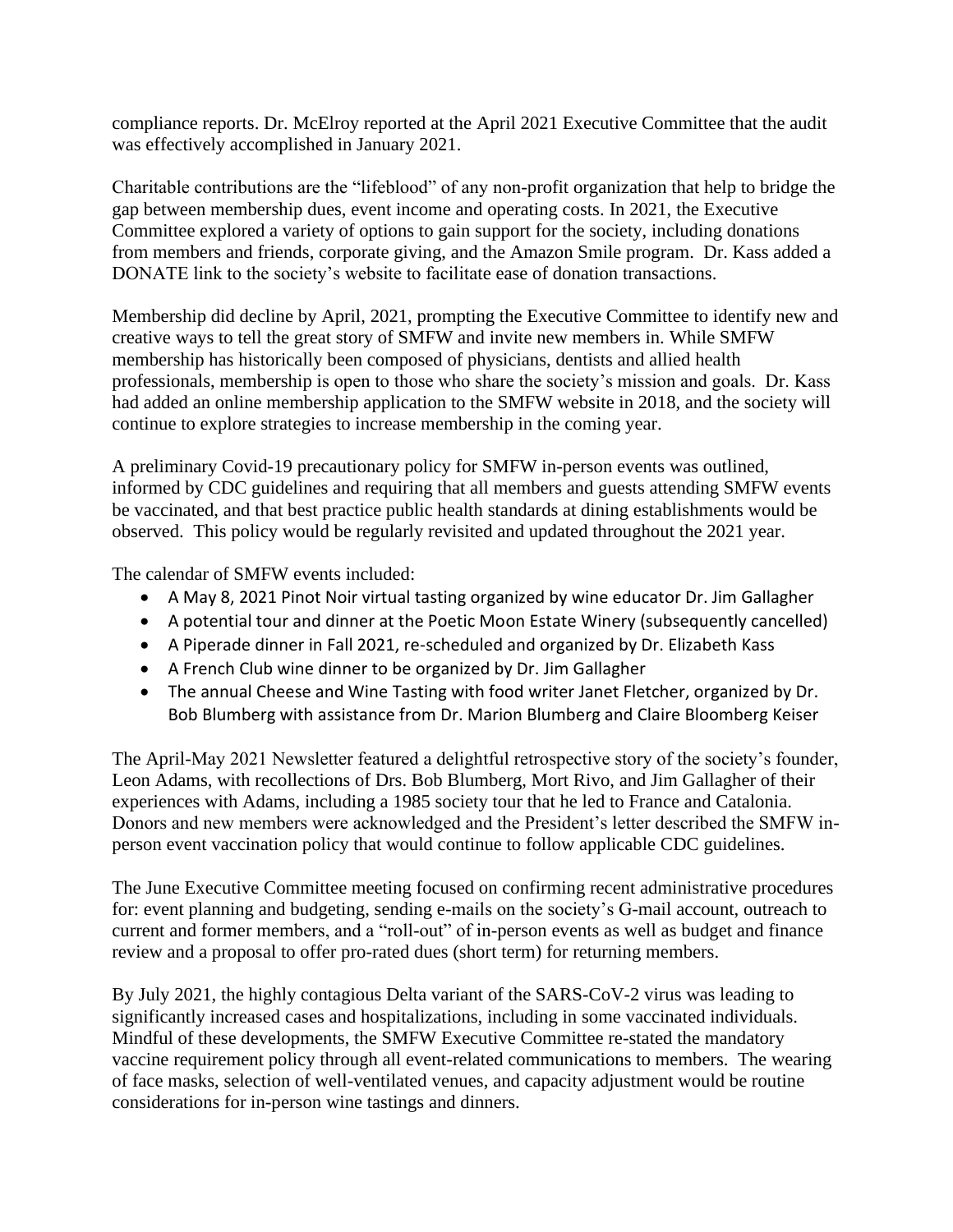Resumption of 2021 In-Person Events, made possible by Covid-19 vaccinations, booster shots and protective measures, included an ambitious array of offerings:

- A guided tasting at Three Sticks Wines near the Sonoma Plaza on August 24<sup>th</sup>
- 289th Dinner at Piperade in San Francisco confirmed for September  $18<sup>th</sup>$ using wines purchased in 2020 and including a wine donation from Dr. Maynard Johnston
- 290th Dinner at the French Club San Francisco on October 22<sup>nd</sup> where participants bring a wine to share
- Annual Cheese and Wine Tasting on November  $14<sup>th</sup>$  at the Mill Valley Community Center. Wines donated by members Dr. Norman Panting and Marshall Berol would be served at this event.

The SMFW logo and letterhead was updated through a pro-bono donation from graphic designer Ron Rick. Susan Schwartz, Secretary, devised a series of SMFW letters to be used for donation solicitations from members, friends, in the wine industry and business sector, as well as donor acknowledgement. This is an evolving effort that benefits from member participation.

The September-October Newsletter summarized the enjoyment that members experienced at two in-person events, along with wine notes from the Three Sticks Wines tasting (Dr. Gallagher) and Piperade Basque cuisine dinner (Dr. Blumberg), and previewed what participants could expect at the French Club dinner in October and the Cheese and Wine Tasting in November. Reporting from the medical literature, Dr. Dan Bikle cited results from a study of the potential protective effects of moderate alcohol intake and risk of development of gestational diabetes.

The final meeting of the 2021 Executive Committee was convened on January 5, 2022 by President Jim Gallagher. The agenda included a review of concerns with the Omicron variant of SARS-CoV2, which is the virus that causes Covid-19 illness. Omicron had emerged in December 2021 and had reached a 12% positivity rate statewide, leading to California public health guidelines reinstating mask wearing indoors through February 15, 2022. Due to this variant emergence, the committee decided to plan for the first wine dinner after February, 2022.

Dr. Gallagher presented a proposal to add an ex-officio Event Planner/Manager position to the Executive Committee in consideration of the significant skills and time required to plan and organize society events, and in consideration of the executive secretary's limited hours since December 2020. This position was unanimously approved and Dr. Gallagher agreed to serve in this capacity beginning February, 2022. Another ex-officio position, that of Dr. Jack McElroy Finance Manager, would assume Treasurer budget oversight in 2022. Dr. David Schwartz would serve as President, Dr. Maynard Johnston as President-Elect and Susan Schwartz as Secretary. Other continuing positions would be Executive Secretary, Webmaster and Newsletter Editor. End of year budget statements would be finalized by January 31, 2022.

The society lost a dear friend in 2021, Susan Guerguy, former executive secretary. Dr. Elizabeth Kass and Drs. Robert and Marion Blumberg arranged to establish a fund in Susan's memory to support SMFW's educational programs. Society members will find additional information in the February 2022 newsletter and donation web-links on the SMFW website homepage: <http://www.medicalfriendsofwine.org/> .